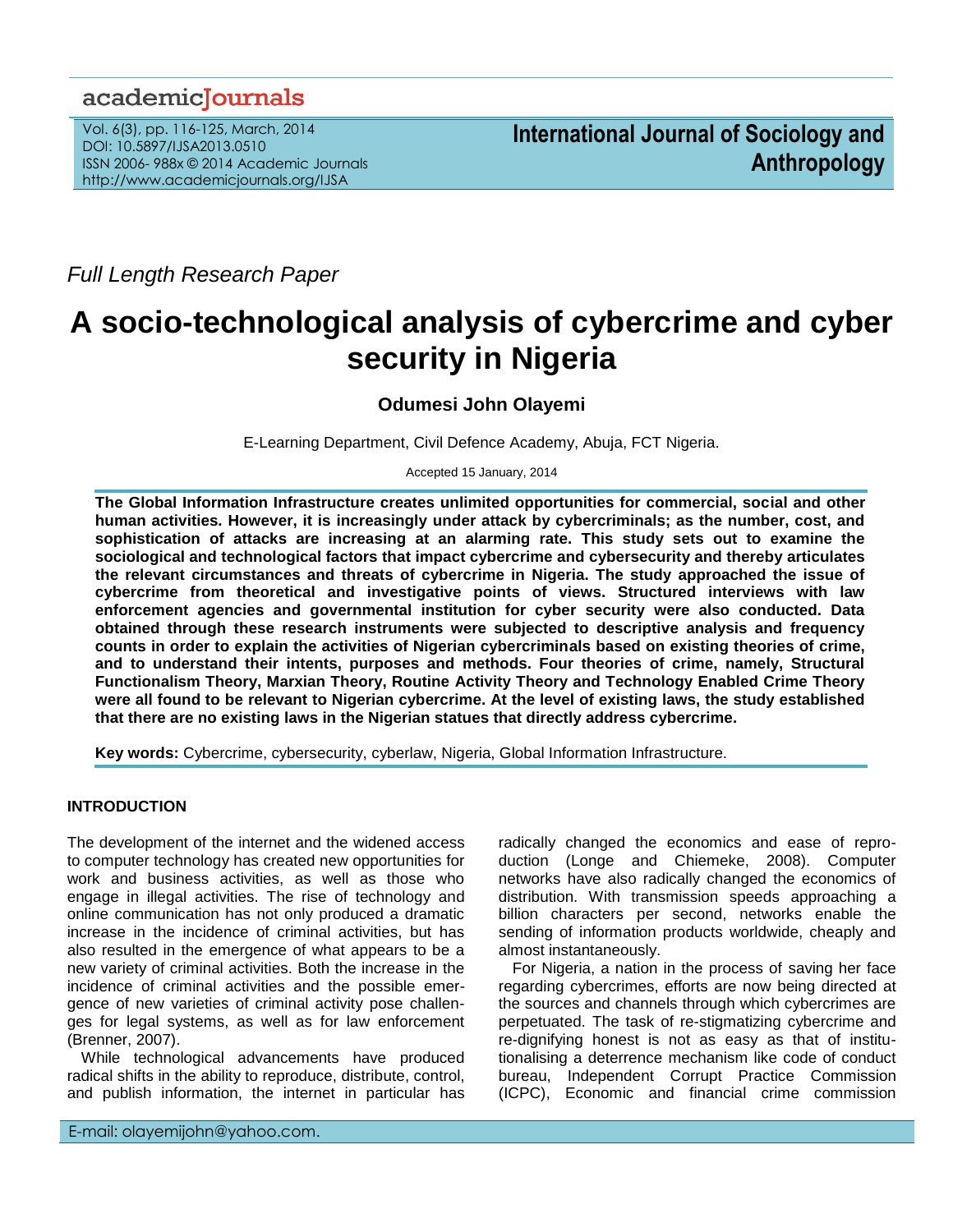(EFCC) and many more. This is after many years at the bottom of the ladder of the corrupt nations of the world, which is based on some index set by the Transparency International (TI), an anti-corruption crusader group.

### **Problem statement**

The internet creates unlimited opportunities for commercial, social and other human activities. But with cybercrime the Internet introduces its own peculiar risks. What are the menace cybercrime and cybersecurity threats poses to Nigeria?

Waziri (2009) spoke about the dreadful level of corruption as being a threat to Vision 20:2020. Cybercrime is an obstacle that may shut the door of progress against the nation. This was why Aluko (2004) gave seventeen (17) ways of stopping financial corruption in Nigeria. One of these crimes according to him has to do with cybercrimes. The global village currently records an increasing criminal behaviour. News of cybercriminal activities continue to fill the pages of the newspaper, it is central to world news and has become a global problem. There is hardly a place where computers and internet facilities are found that cases of crime are not recorded. New modes of operation are developing as the Global System for Mobile-telecommunication (GSM) is now used for browsing. A lot of young people are common among the perpetrators of these criminal activities. They spend hours browsing and sometimes stay awake all night to carry out their nefarious activities. The people involved are mostly found within the ages of fifteen to thirty years.

According to Erhabor (2008), cybercrimes are described as one of the fastest growing criminal activities on the planet. He repeated the fact that it covers a large range of illegal activity including financial scams, computer hacking, downloading of pornographic images from the internet, virus attacks, stalking and creating websites that promote hatred. In recent time, young students in the tertiary engage in forgery of all kinds ranging from false admission paper to school fees receipts, certificates racketeering and examination malpractice that is, accessing useful information during examinations through the handset and other electronic devices. Ajao (2008) said Nigeria, Ghana and South Africa top cybercrime in Africa. Nigeria is not spared from the heartache caused by cybercrimes.

The findings above are worrisome and it is in order to curb and proffer solution to the above that the study intends to look at the sociological and technological factors influencing cybercrime and cyber security in Nigeria.

### **Research objectives**

The general objective is to provide information and

analysis which lawmakers, policy makers and law enforcement agencies in Nigeria can use in order to create legal definitions which are meaningful from sociological and technological perspectives of cybercrime and cybersecurity.

The specific objectives are as follows:

1. To identify informal, sociological and technological causes of cybercrime and cybersecurity in Nigeria.

2. To analyse the approaches adopted by Nigerian law enforcement agencies and cybersecurity stakeholders in combating cybercrime and ensuring cybersecurity.

### **Research questions**

This research study aims to assess the vulnerability of the Nigerian society is to crime and abuse on computer networks and the Global Information Infrastructure at large.

The study then attempts to answer the following questions:

1. How are Nigeria anti-graft agencies tackling cybercrime and cyber security threats?

2. How effective and efficient are the efforts of the security agencies in combating cybercrime and ensuring cybersecurity in Nigeria?

3. What can be done to improve the state of cybercrime and cybersecurity in Nigeria?

### **METHODOLOGY**

A mixed research approach is needed for adequate insight and knowledge into solving and achieving the research problem and objectives. The study will approach the issue of cybercrime from theoretical and investigative points of views. This study will use a combination of existing literature studies, direct in-depth primary research and secondary materials from the Internet. The study population for this study includes: law enforcement agencies and cybersecurity governmental agencies

#### **LITERATURE REVIEW**

#### **Cybercrime: Definition and conceptualization**

A primarily problem for the analysis of cybercrime is the lack of a consistent and statutory definition for the activities that may constitute cybercrime (PJCACC, 2004; Yar, 2005). According to Smith et al. (2004), defining cybercrime raises conceptual complexities. Varied definitions of cybercrime do exist. In addition to the difficult of definition, it is also called by variety of terms such as computer crime, computer-related crime, digital crime, information technology crime (Maat, 2004), Internet crime (Wall, 2001), virtual crime (Lastowka and Hunter, 2004; Grabosky, 2001 ), e-crime (AIC, 2006) and net crime (Mann and Sutton, 1998). Cybercrime could reasonably include a wide variety of criminal offenses and activities.

At the Tenth United Nations Congress on the Prevention of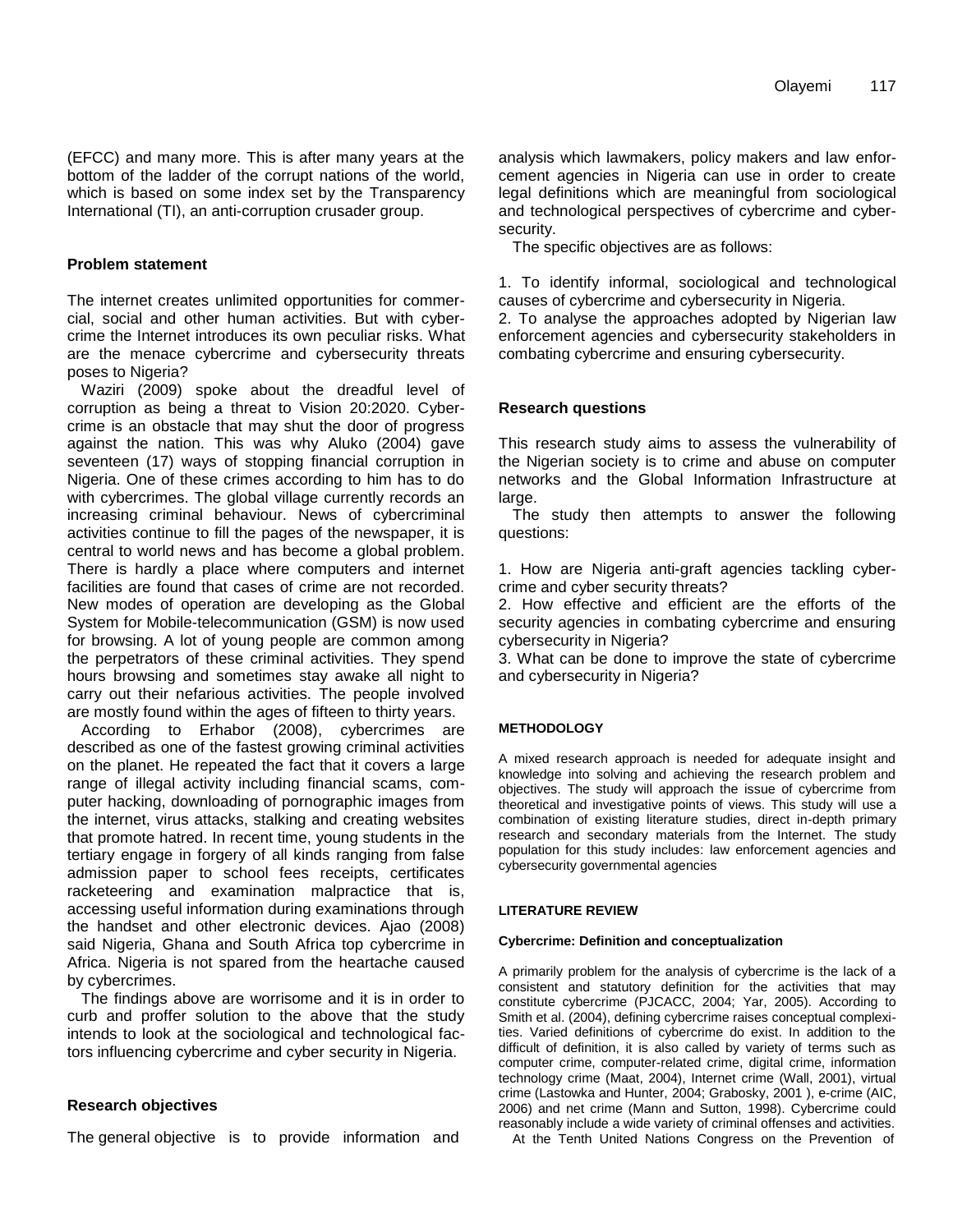Crime and Treatment of Offenders, in a workshop devoted to the issues of crimes related to computer networks, cybercrime was divided into two categories and defined thus:

1. Cybercrime in a narrow sense is any illegal behaviour directed by means of electronic operations that targets the security of computers systems and the data processed by them.

2. Cybercrime in a broader sense is any illegal behaviour committed by means of, or in relation to, a computer system or network, including such crimes as illegal possession and offering or distributing information by means of a computer system or network.

In the Council of Europe's Convention on Cybercrime (2001), cybercrime is used as an umbrella term to refer to an array of criminal activities including offenses against computer data and systems, computer-related offenses, content offenses, and copyright offenses (AIC, 2006). The convention covers cybercrime in four main categories:

1. Offenses against the confidentiality, integrity, and availability of computer data and systems such as illegal access, illegal interception, data or system interference, and illegal devices.

2. Computer related offenses like computer-related forgery and computer-related fraud

- 3. Content-related offenses (e.g. child pornography).
- 4. Offenses related to infringements of copyright and related rights.

A working definition along these lines is offered by Thomas and Loader (2000), who conceptualised cybercrime as those "computermediated activities which are either illegal or considered illicit by certain parties and which can be conducted through global electronic networks". The working definition for cybercrime by the Canadian Police College has increasingly been accepted by Canadian law enforcement agencies; as a criminal offence involving a computer as the object of the crime, or the tool used to commit a material component of the offence (Statistics Canada, 2002). Maat (2004), proposed a definition for cybercrime which encompasses all illegal activities where the computer, computer systems, information network or data is the target of the crime and those known illegal activities or crime that are actively committed through or with the aid of computer, computer systems, information network or data. It is significant to note that there is no consistent and statutory definition for cybercrime.

#### **Cybersecurity in Perspective**

Cybersecurity is concerned with making cyberspace safe from threats, namely cyber-threats. The notion of "cyber-threat" is rather vague and implies the malicious use of information and communication technology (ICT) either as a target or as a tool by a wide range of malevolent actors. Cybersecurity is often confused with national security while national security, according to the coordinator of NCWG, Udotai (2002) in Odumesi (2006) may often be implicated in some cases of cybersecurity. Cybersecurity as a term refers only to security of networks and systems- computers, electronics and ancillary devices. Typical cybersecurity issues, according to Udotai (2002) in Odumesi (2006) include: confidentiality of information; and integrity of systems and survivability of networks (CIS). Major objective of cybersecurity includes: protection of system/networks against unauthorised access and data alteration from within; and defense against intrusion from without. As commonly used, the term "cybersecurity" refers to three things:

1. A set of activities and other measures, technical and nontechnical, intended to protect computers, computer networks,

related hardware and software devices, and the information they contain and communicate, including software and data, as well as other elements of cyberspace, from all threats, including threats to national security;

2. The degree of protection resulting from the application of these activities and measures;

3. The associate field of professional endeavour, including research and analysis, aimed at implementing and those activities and improving their quality.

Cybersecurity is thus more than just information security or data security, but is closely related to those two fields, because information security lies at the heart of the matter. Information security refers to all aspects of protecting information. Most often, these aspects are classified in three categories: confidentiality, integrity, and availability of information. Confidentiality" refers to the protection of information from disclosure to unauthenticated parties, while "integrity" refers to the protection of information from unauthorised changes. "Availability" means the information should be available to authorised parties when requested. Sometimes, "accountability" the requirement that the actions of an entity be uniquely traceable to that entity is added to the list.

The first goal of modern information security has, in effect, become to ensure that systems are predictably dependable in the face of all sorts of malice and particularly in the face of denial-ofservice attacks.

The dominance of network topologies has implications for the shape of the protection policies and, subsequently, in determining appropriate protection efforts, goals, strategies, and instruments for problem solution:

1. Cybersecurity as an Information Technology issue: Cybersecurity can be approached as an IT security or information assurance issue, with a strong focus on Internet security. Policies are thus aimed at countering threats to the information infrastructure by technical means such as firewalls, anti-virus software, or intrusion detection software. The main threats perceived range from accident, system failures, bad programming, and human failures to hacker attacks.

2. Cybersecurity as an economic issue: Cybersecurity is relevant to the business continuity, and especially to e- business, which requires permanent access to ICT infrastructures and permanently available business processes to ensure satisfactory business performance. The main actors are representatives of the private sector. The main threats are viruses and worms, human failures, but also hacker attacks of all sorts, and acts of cybercrime.

3. Cybersecurity as a law enforcement issue: Cybersecurity is seen as relevant to cybercrime. Cybercrime is a very broad term with various meanings, and definition can include everything from technology-enabled crimes to crimes committed against individual computers. The main actors are law enforcers. The main threats are acts of computer criminality, but also cyber terrorism.

4. Cybersecurity is a national security issue: Society as a whole and its core values are endangered, due to their dependence on ICT. Action against the threat is aimed at several levels (the technical, legislative, organisational, or international levels). The main actors are security specialists. The main threats are terrorists, but also information warfare threats from other states.

#### **Theoretical framework**

According to Khan (1999), theoretical framework of the study is a structure that can hold or support a theory of a research work. It presents the theory which explains why the problem under study exists. Thus, the theoretical framework is but a theory that serves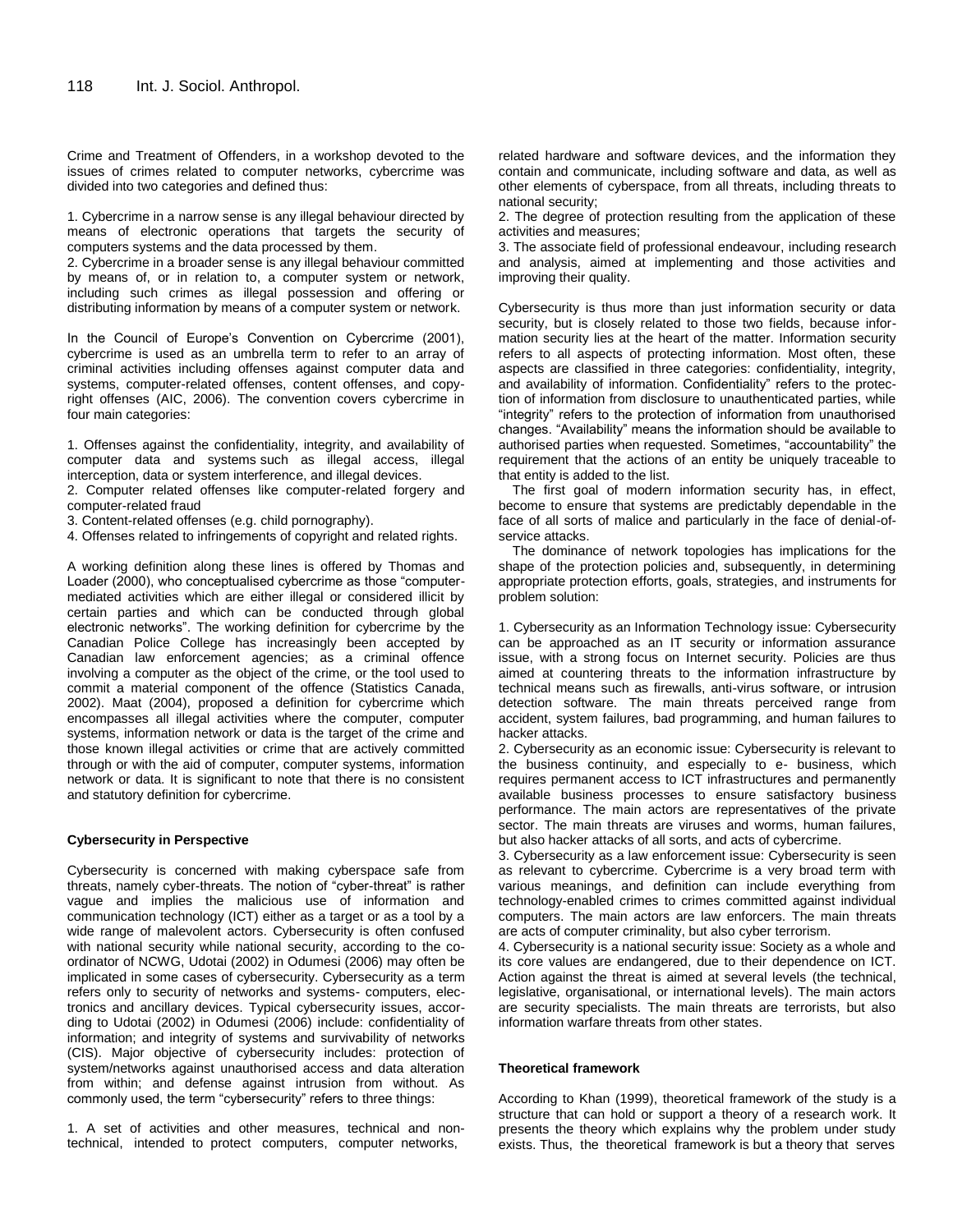as a basis for conducting research. A theoretical framework guides your research, determining what things you will measure, and what statistical relationships you will look for.

The researcher will be adopting the following for this study: Structural-Functionalism Theory, Marxian Theory, Routine Activity Theory, and the Theory of Technology-enabled Crime.

#### **Structural Functionalism Theory**

The key insight of the structural-functional theory is that crime and deviance is a necessary part of social organisation. It maintained that society is an organism, a system of parts, all of which serve a function together for the overall effectiveness and efficiency of society. Structural-functionalism is a consensus theory which sees society as built upon order, interrelation, and balance among parts as a means of maintaining the smooth functioning of the whole. The theory views shared norms and values as the basis of society, focuses on social order based on tacit agreements between groups and organizations, and views social change as occurring in a slow and orderly fashion.

Writing in the mid-1930s, Merton understood crime and deviance to be a response to the inability to achieve social goals. This is referred to as "anomie theory" of crime, since Merton highlights a tension or strain between:

1. The cultural goals of a society, and

2. The legitimate or institutionalized means to achieve these goals.

The relevance of this theory to this study is that, it provides us insight understanding that crime and deviance is not a matter of a few "bad apples"; it is a necessary condition of "good" social living. The theory maintains that to control crime, the government should enact laws and build institutional frameworks to enforce law, order and cybersecurity in Nigeria.

#### **Marxian Theory**

The key insight into the theory is that, crime is a natural outgrowth of capitalism and view society as constantly changing in response to social inequality and social conflict. Capitalism as an economy system is based on the private ownership of property with personal gain rather than collective well-being is encouraged. The theory argued that capitalism is itself a crime and it further causes crime. It is based on oppression and economic exploitation of the majority, and creates a competitive world in which greed, violence and corruption flourish.

Bonger (1916) in Giddens (2001) provided a very early interpretation of Marxian ideas on crime and deviance. Bonger shared with Marx himself a belief that, by nature, humanity is altruistic and not competitive. Bonger suggests that capitalism itself, as a form of economic organisation, makes humanity greedy and selfish.

Quinney (1973, 1977) in Giddens (2001), in line with Bonger's argument, argues that under capitalism the law is used to oppress the working class. He suggests that what we now regard as 'criminal' will disappear only once capitalism itself has disappeared. He contends that there will be no greed and profit-seeking under socialism; also, the ruling class will not exist to use the law as a weapon to define as deviant or criminal those working class activities they do not wish to allow.

The Marxian theory is relevant to this study because it provides significant understanding to why people especially unemployed youths engage in crime. Given the level political and economic instability as well as corruption in Nigeria, it is no surprise that cybercrime is rampant. Due to the oppression, exploitation and

alienation of the majority for the benefits of the elites; a segment disadvantaged citizens who are in the majority have taken to alternative means to survive. Such alternative means includes prostitution, armed robbery, amongst others. It can be seen that crimes in Nigeria have been influenced by monumental poverty, relative social deprivation, rampant corruption, excessive greed and materialism, amongst others.

#### **Routine Activity Theory**

The Routine Activity Theory was proposed by Cohen and Felson 1979 in (Miller, 2006). They contended that for a crime to take place three requirements needed to be present; a motivated offender, a suitable target, and absence of capable guardians.

The theory argues that crime is normal and depends on the opportunities available. If a target is not protected enough, and if the reward is worth it, crime will happen. Crime does not need hardened offenders, super-predators, convicted felons or wicked people. Crime just needs an opportunity. It states that for a crime to occur, three elements must be present at the same time and in the same space when any crime is committed:

1. A suitable target is available

2. There is the lack of a suitable guardian to prevent the crime from happening

3. A likely and motivated offender is present.

The theory is relevant to this study in the sense that it provides significant understanding to why people engage in cybercrime. Cybercrime has more to do with the effectiveness of indirect guardianship; as such, a motivation for such crime to take place. Also, the Global Information Infrastructure (GII) is open and immoderate, and the mechanisms of the Internet are designed to transfer data, not to examine the data.

#### **The Theory of Technology-Enabled Crime**

The key insight into the theory is that, it combines several categories of criminological theories to help society better understand why crimes co-evolved with computer and telecommunications technologies to become among the most complex and difficult forms of crime to prevent, investigate and control. McQuade (1998) reveals that understanding and maintaining relatively complex crime is initially quite difficult, and there is continual competition between the criminals and law enforcement for technological advantage. As criminals do something new and innovative, law enforcement must catch up in order to avert, control, deter, and prevent new forms of crime.

McQuade (2006) argues that, technology-enable crime theory encompasses:

1. Crimes committed directly against computers and computer systems.

2. Activities which fall under this category are often referred to as high tech crime, computer crimes or cybercrimes.

3. The use of technology to commit or facilitate the commission of traditional crimes.

4. Crimes such as fraud, scams, and harassment can be facilitated using technology which brings unique challenges to old crimes.

The theory provides a framework for understanding all forms of criminality and especially those that are evolving with computing and telecommunications technology inventions and innovations. The theory is pertinent for understanding contemporary threats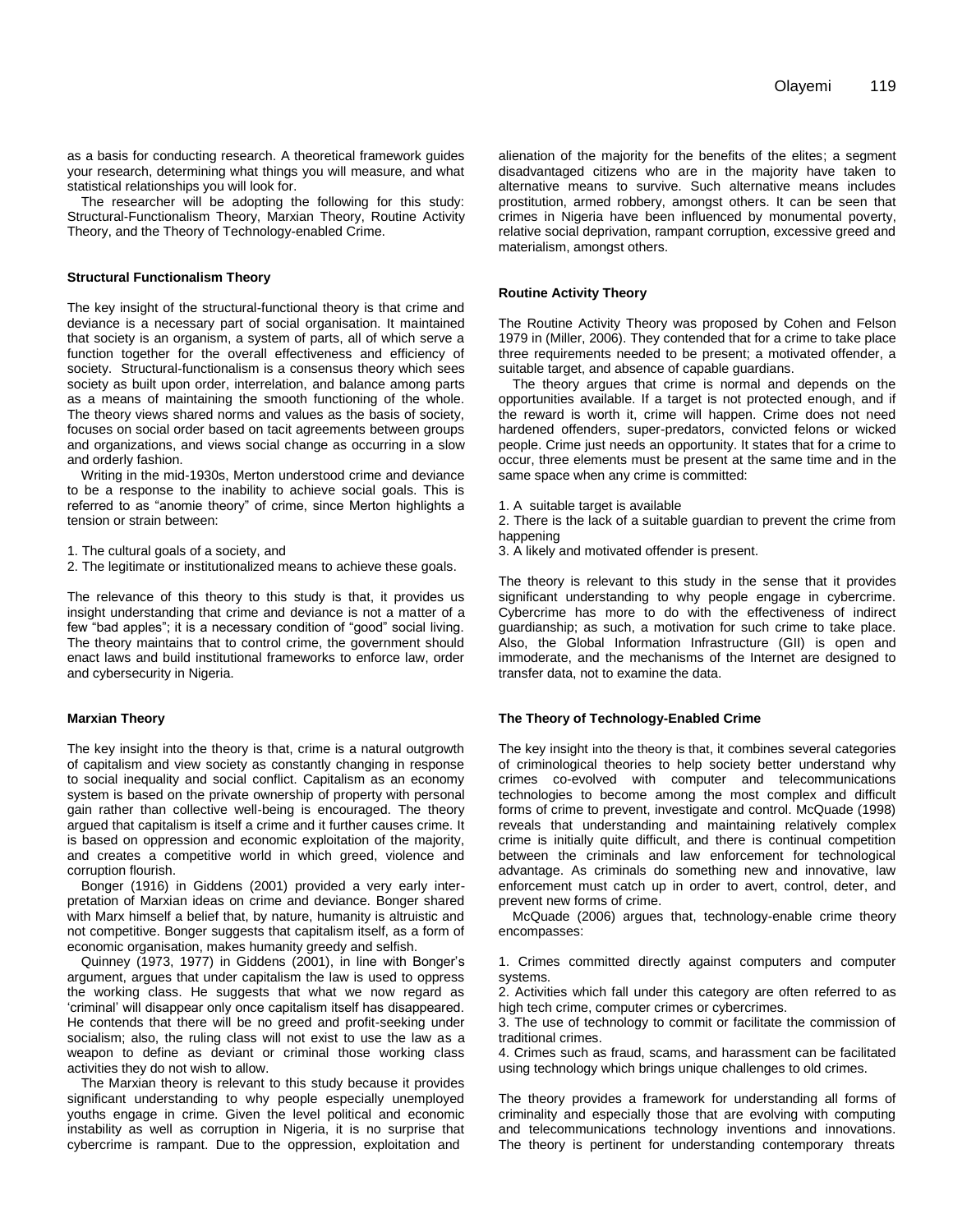posed by emerging forms of cybercrime, transnational crime and terrorism networks that defy traditional methods criminal justice and security measures for preventing and controlling crime.

The theory is relevant to this study because it provide us insight understanding of the new tools and techniques use by cybercriminals; that is, a shift from the simple crime committed using simple tools to complex crime committed using complex tools. It also helps in understanding the new forms of deviance, social abuse or crime committed through innovative use of technology.

#### **Research design**

The study is descriptive and survey research method was adopted. The survey research method was adopted because of its usefulness in establishing existing or prevailing conditions of a given point in time (Travers, 1978). It gives valid and reliable information if well designed. Aina (2002) stated that research design consists of two essential processes; research methods and data collection instrument.

According to Travers (1978) a survey research design often focuses on the characteristics of a population. Those include certain phenomena of interest in a population. Its result can be analysed easily for quick action or necessary intervention.

#### **Study sample**

The population for this study includes:

1. Two law enforcement agencies

2. One cybersecurity governmental agency

#### **Sampling techniques**

This study made use of non-probability sample. The nonprobabilistic sampling technique that was used for this study is purposive sampling. This technique was chosen because the researcher is interested in a particular information-rich subset of stakeholders in cyber activities.

#### **Sample size**

The following sample sizes were chosen for each category of the research population:

#### **Law Enforcement Agencies**

The unit of analysis is organisation hence the data collected from the Head of the organization best represent the organisations, which are the Economic and Financial Crime Commission (EFCC) and the Nigeria Police Force (NPF).

#### **Cybersecurity Governmental Agency**

The unit of analysis is organisation hence the data collected from the Head of the organisation represent the information needed from the organisation, which is National Information Technology Development Agency (NITDA).

#### **Data collection and data collection methods**

#### **Law Enforcement Agencies and Governmental Cybersecurity Agency**

The following questions were asked during the interview section the EFCC, NPF, and NITDA in order to understand the approaches adopted by Nigerian law enforcement agencies and cybersecurity stakeholders in combating cybercrime and ensuring cybersecurity:

1. How do Nigerian law enforcement agencies identify cybercrime activities?

2. How do Nigerian law enforcement agencies get evidences to ensure conviction?

3. What legal provisions or instruments are available in the Nigeria Criminal Law to address cybercrime?

4. How does your organisation ensure cybersecurity?

5. What challenges have your organization encountered in its efforts to combat cybercrime

6. Do you perceive positive result against cybercrime?

7. Are there any recent cybercrime cases in Nigeria, which demonstrates the importance of having laws against cybercrime?

8. What is your perception of the general awareness about cybercrime and cybersecurity in Nigeria?

### **PRESENTATION OF RESULTS**

#### **Interview with Law Enforcement Agencies**

Based on the data collected, we discovered that the Economic and Financial Crime Commission (EFCC) as well as the Nigerian Police Force (NPF) become aware of cybercrime activities through complaints and reports by victims of cybercrime, online surveillance, and frequent assessment of cybercafés. They generally get evidences to ensure conviction through forensic analysis of suspects' computer systems and devices used to perpetuate the crime. Apart from these means, oral testimony of victims, mails exchanged between the suspects and the victims and Internet Protocol address results from Internet Service Providers (ISPs) are also part of the evidences used to ensure conviction of those who might be guilt.

The Advance Fee Fraud Act of 2006, the Money Laundering Act of 2004 section  $12(1)$  (c) - (d), the Economic and Financial Crime Commission Act of 2005, and the Evidence Act of 1948 are the only available provisions in the Nigeria criminal law that may be used to convict perpetrators of cybercrime. These security agencies ensure cybersecurity through registration of all prospective cyber cafes and through public enlightenment. Some of the challenges encountered in the course of their duties of ensuring cybersecurity include: lack of adequate provisions for cybercrime in the criminal code, non-registration of SIM cards and Internet modems, noncooperation of Internet Service Providers (ISPs) and telecoms service providers, insufficiently trained personnel and inadequate number of trained personnel as well as lack of opportunities for regular training. Also of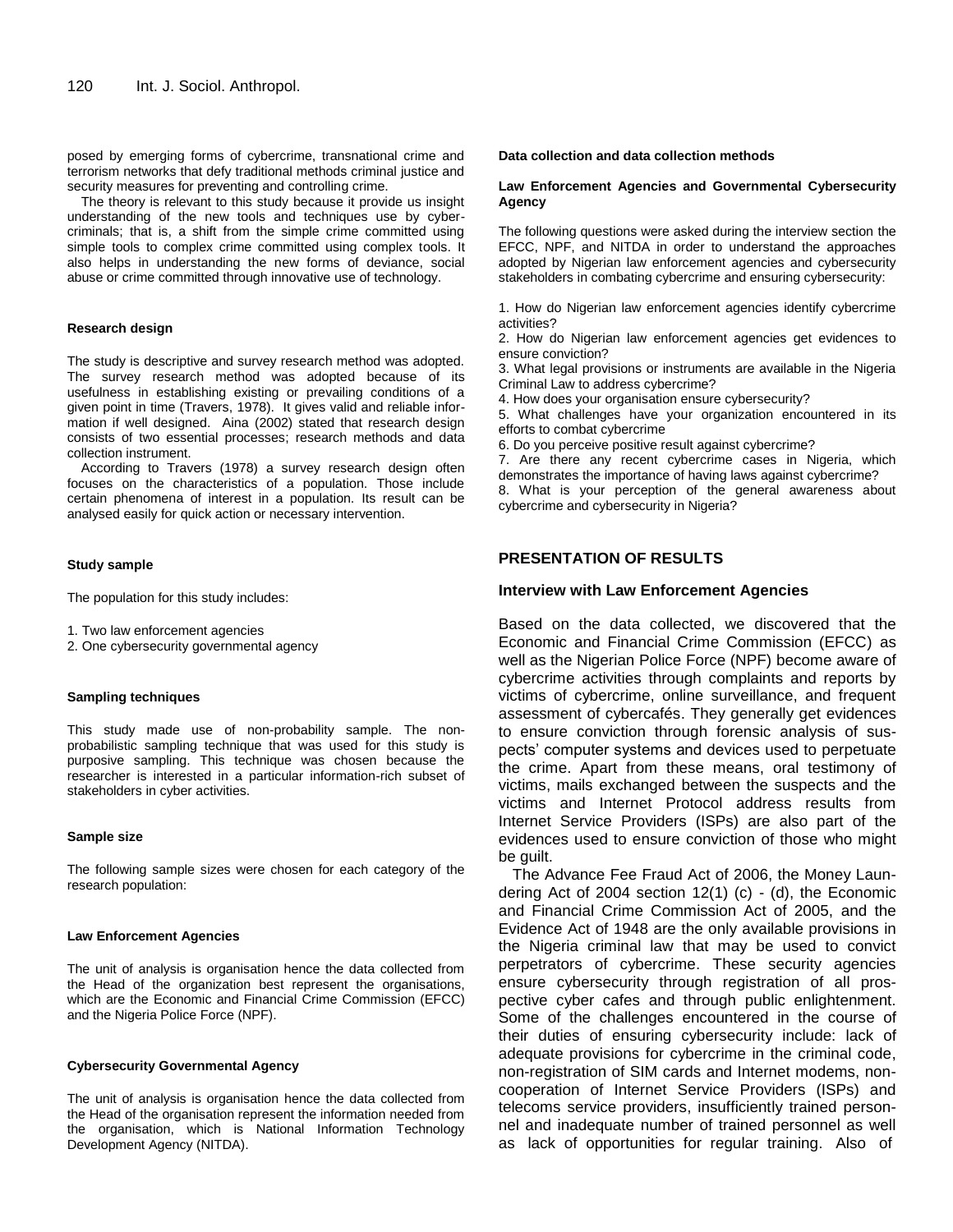relevance is the inadequate knowledge of cybercrime issues and technicalities by Nigerian Judges, and the duplication of duties and responsibilities among law enforcement agencies toward cybercrime activities.

The Economic and Financial Crime Commission (EFCC) reports positive results in the fight against cybercrime due to regular raids of public Internet café, arrests and prosecution of suspects; the Nigerian Police Force (NPF) did not report positive results and they attribute this ineffectiveness to lack of adequate Information Technology skills, lack of adequate funding, and lack of necessary motivation to adequately engage cybercriminals.

The most recent cybercrime case that demonstrates the importance of having a cybercrime law is the case of Akeem Adejumo VS the National Aeronautic and Space Agency of the United States. The law enforcement agencies perceive a low level of general awareness of cybercrime and cybersecurity among the Internet-using Nigerian public and they attribute this to the low penetration of Internet access, mass illiteracy, and the inability on Internet users to take precautionary measures.

### **Interview with Governmental Cybersecurity Agency**

The National Information Technology Development Agency (NITDA) suggests that the major problem towards identifying cybercrime activities is Section 14 of the Nigerian Constitution, which states that "no person shall be punished for a crime unless such crime is prohibited by written law and specific penalties are provided for the violation". As such; there is no cybercrime in Nigeria because there is no written law prohibiting any activities on the Internet. The agency reports that, the law enforcement agencies get evidences to ensure conviction through any other means apart from electronic evidence because there are no legal provisions or instruments available in the Nigerian Criminal Law that address cybercrime directly.

The agency contributes to efforts towards cybersecurity through capacity building workshops on cybercrime, public enlightenment programme, and interactive session with the Bankers' Committee and law enforcement agencies. They also sponsored the cybercrime bill, worked with the Law Reform Commission in updating the evidence act, and partners with private sector in setting network security rules. Some of the challenges they face in the course of their duties include the fact that they are not a law enforcement agency. They also have the challenge that the general awareness of the general populace, the law enforcement agencies and policy makers towards cybercrime is rather low. For instance, Nigeria banks will not provide information to law enforcement agencies on cyber-security threats they

receive. Also, organisations lack institutional memory, as people who might have acquired cybercrime training are sometimes placed in positions where the knowledge they have acquired may not be useful to the organisation. Another challenge is the inadequacy of funding which makes it difficult for them to set up a forensic laboratory, equip and train personnel.

The agency recognises the modest successes of the various law enforcement agencies but remarks that the Nigerian government often react based on the exigencies at the time. For instance, when corruption became a major issue, ICPC was set up; when hard drug became an issue, we set up NDLEA; when fake drugs became an issue, we set up NAFDAC; etc.

The agency reports that, there are several cases of attempt to tender electronic evidences but they are not acceptable at the law courts. A typical example is the celebrated case of Femi Fani-Kayode, where the court rejected the printout statement of account because the Evidence Act says you have to produce ledger and right now no banks uses ledger anymore. The perception of the agency on the general awareness of cybercrime and cybersecurity in Nigeria is that, most people link them with only "Yahoo Yahoo Boys"; whereas there are other equally fundamental dimensions of the problem.

### **DISCUSSION OF FINDINGS**

### **Approaches Adopted By Law Enforcement Agencies to Combat Cybercrime in Nigeria**

The available enabling criminal laws used by the law enforcement agencies which are the Advance Fee Fraud Act of 2006, the Money Laundering Act of 2004 section 12(1) (c) - (d), the Economic and Financial Crime Commission Act of 2005, and the Evidence Act of 1948; are not sufficient enough to address the menace of cybercrime directly. As such, an appropriate cyberlaw is required urgently to tackle the activities of cybercrime and ensure cybersecurity.

Aside from legislation, adequate resources must be provided to law enforcement agencies so that they can acquire the tools, equipment, and know-how necessary for the successful defense of network systems from cyber-attacks. Laws to combat cybercrimes are useless if law enforcement agencies do not have the education and training necessary to even operate a computer. Judges must be well trained as well.

### **Approaches adopted by governmental cybersecurity agency in ensuring cybersecurity in Nigeria**

The government cybersecurity agency ensures cybersecurity through capacity building, workshops on cyber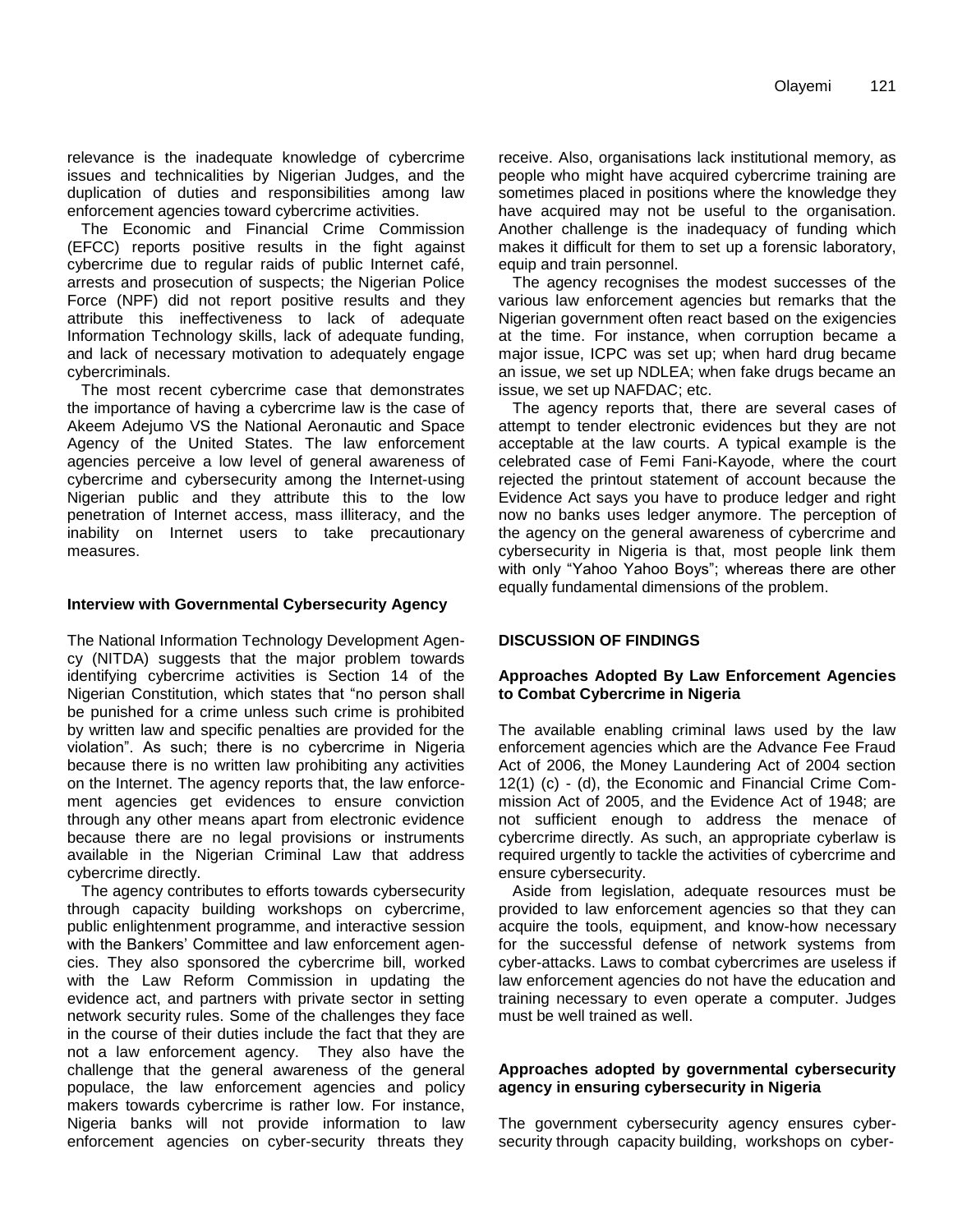crime, public enlightenment programme, interactive session with the Bankers' Committee and law enforcement agencies, sponsored the cybercrime bill, working with the Law Reform Commission in updating the evidence act, and partnering with private sector in setting network security rules. However, these are not sufficient enough; as proactive measures are required to ensure cyber safety on the Internet. A typical example is the deployment of the International Telecommunication Union (ITU) toolkit in ensuring cybersecurity. The International Telecommunication Union (ITU) toolkit is a practical instrument that countries can use for the elaboration of a cybersecurity legal framework and related laws.

In addition, consultation, coordination and cooperation between and among governments and the private sector are important, in order to harmonize as completely as possible measures, practices, and procedures that will be utilized in combating this problem. Harmonization of laws at the international, regional and national levels is necessary to meet the challenges of a worldwide technology and its accompanying problems.

However, the Nigeria law enforcement agencies and cybersecurity governmental agency differ in respect to forensic laboratory. Both the Economic and Financial Crime Commission (EFCC) and the Nigerian Police Force (NPF) claim to get evidences to ensure conviction through forensic analysis of suspects' computer systems and devices used to perpetuate the crime. Whereas, The National Information Technology Development Agency (NITDA) affirmed that, the law enforcement agencies get evidences to ensure conviction through any other means apart from electronic evidence because of the nonavailability of forensic laboratory.

### **Problems confronting law enforcement agencies and governmental cybersecurity agencies in combating cybercrime in Nigeria**

According to Odumesi (2006), the problems hindering the performance of law enforcement agencies in combating cybercrime in Nigeria are as follows:

1. There is no existing law to adequately address challenges of technology with regards to security breaches and online crime. Thus, absence of laws (legislation) to address online criminality makes it impossible to prosecute offenders.

2. The absence of a national Internet gateway for Nigeria had made it difficult to isolate and determine the real criminal activity that could be ascribed to Nigeria on the Internet.

3. Lack of national framework and infrastructure for the protection and management of electronic payment fraud and other cybercrimes. Therefore, no single law enforcement agency in Nigeria can bear the cost of system

infrastructure.

4. There is no adequate data on the level and extent of cybercrime damages in the country.

5. The Nigerian law enforcement agencies are not computer literate and lack of computer forensic laboratory within any branch of the Nigerian Police or other law enforcement agencies to investigate and analyse cybercrime related issues.

6. Nigeria law enforcement agencies does not have a centralised government body that collects and publish cybercrime statistical report.

### **Theories of crime in relation To Nigeria cybercrime**

The researcher adopted four theories of crime in order to understand Nigerian cybercrime. The followings are the findings;

1. The structural-functionalism theory maintains that to control crime, government should enact laws and build institutional frameworks to enforce such laws. In relation to Nigeria, government requires the enactment of a cyberlaw to address the dynamic nature of cybercrime and cyber security threats.

2. The Marxian theory takes the position that what are regarded as crime are merely activities against the interest of the elite and that crime will disappear once capitalism itself disappears. Many of the criminals take the position towards cybercrime. They see it as a means of livelihood within a tough economic environment, whose repercussions affect mainly foreigners. Although, Nigeria is not a pure capitalist economy; the theory still provides some insight into the causes of cybercrime and cybersecurity threats in Nigeria based on the disposition of criminals. The study reveals that criminals engage in cybercrime majorly as a result of unemployment, deprivation and a need to aspire to the higher socioeconomic statuses of some others they see with no readily visible income generating activities to justify such affluence.

3. The routine activity theory argues that crime will only be committed if a likely offender thinks that a target is suitable and a capable guardian is absent. It is their assessment of a situation that determines whether a crime will take place. In relation to Nigeria, the theory is relevant because cybercrime activities have more to do with the ineffectiveness of indirect guardianship; as such, a motivation for such crime to take place. Also, the Global Information Infrastructure (GII) is open and immoderate, and the mechanisms of the Internet are designed primarily to transfer data, not to examine the data. As such, the obvious lack of cyberlaw and cyber policing in Nigeria will continue to promote the activities of Nigerian cybercriminals.

4. The theory of technology-enabled crime provides a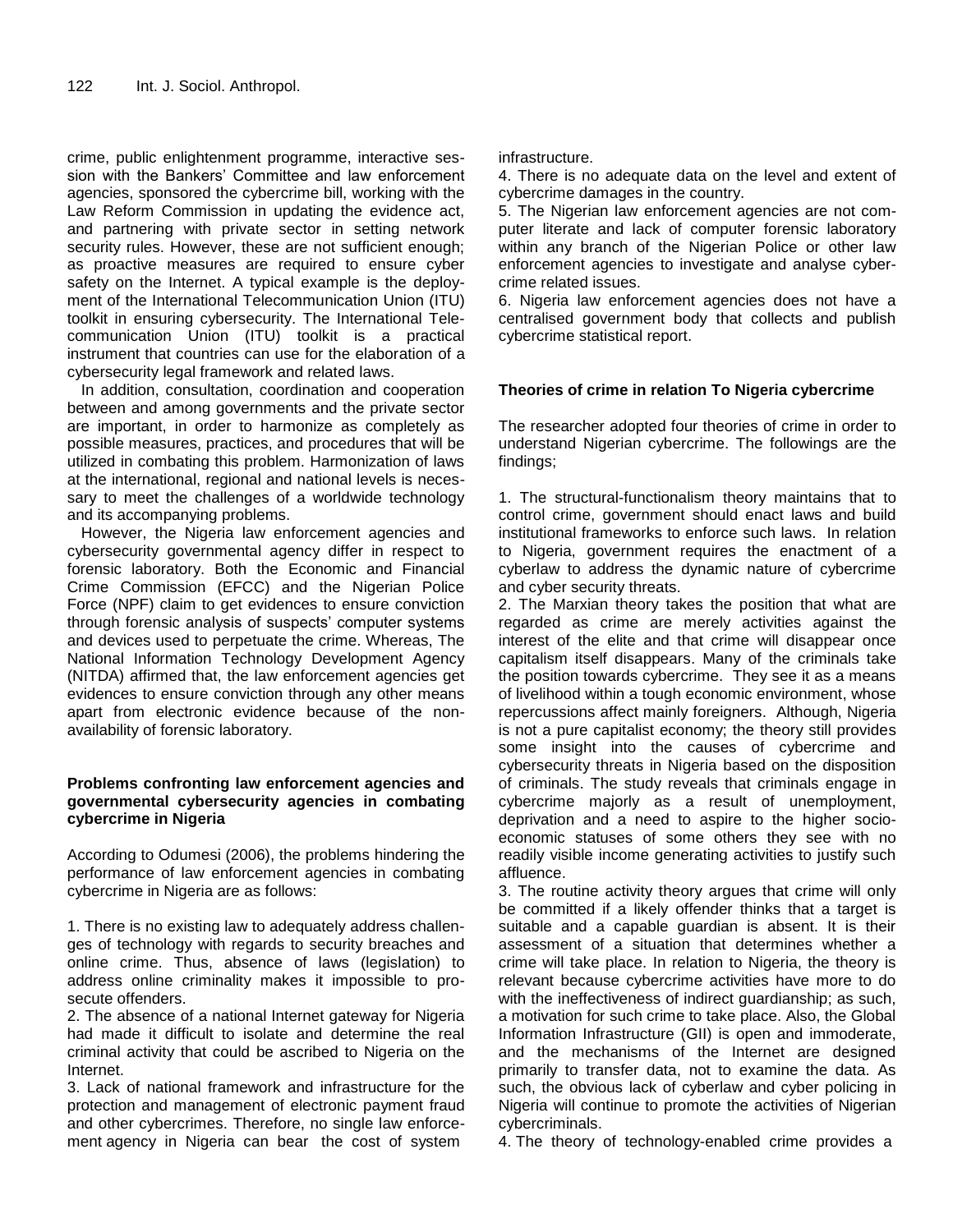framework for understanding all forms of criminality and especially those that are evolving with Information Communication Technology (ICT). In relation to Nigeria, the theory provides us insightful understanding of the new tools and techniques used in perpetrating cybercrime activities. With the changes arising from globalisation of business and the emergence of new economies; developments in digitisation of information; the widespread use of broadband services and mobile and wireless technologies; the evolution of electronic payment systems; and changes in the use governments make of technology to allow members of the public to conduct transactions with government agencies. These and other developments create not only benefits but also risks. Therefore, it is no surprise that online Advance Fee Fraud, identity theft, financial/investment scam, phishing, employment scam and amongst others arise as opportunities for illegality within Nigeria Global Information Infrastructure.

### **Conclusion**

Undoubtedly, the liberalization of telecoms and Internet penetration policies of government have yielded unprecedented growth in Information and Communication Technology (ICT), leading to increased dependence on technology for the delivery of basic as well as critical services in Nigeria amongst citizens, businesses and governments. A cybersecurity framework is therefore inevitable to compliment these great strides by government, secure and protect the underlying ICT infrastructures and boost consumers' confidence as well as the general public.

Cybersecurity is a reality that has to be dealt with now as it would determine how we are conceived in a global village. Today's world is in an important evolution such that physical transactions in all spheres of everyday life will be done online from bank transactions to controlling our hybrid power generating plants, and so on. Thus, there is a need for a cyber-activities regulation that safeguards Nigerians within and foreigners interested in investing in Nigeria.

Cybercrime with its complexities has proven difficult to combat due to its nature. Extending the rule of law into the cyberspace is a critical step towards creating a trustworthy environment for people and businesses. Since the provision of such laws to effectively deter cybercrime is still a work in progress, it becomes necessary for individuals, organisations and government to fashion out ways of providing security for their systems and data. To provide this self-protection, individuals, organizations and government should focus on implementing cybersecurity plans addressing people, process and technology issues, more resources should be put in to educate and create awareness on security practices.

Therefore, there is no one measure that will cure the menace of cybercrime and ensure cybersecurity. But it is the combination of measures together with the sincerity and rigour with which they are implemented and administered that will serve to reduce risks most effectively and efficiently. Also, the fight against cybercrime and cybersecurity threats in Nigeria requires not just knowledge of Information Technology but Information Technology intelligence on the part of all citizens.

### **RECOMMENDATIONS**

Based on the findings of this study, cybercrime is definitely a threat to the economy of a nation, peace and security. Therefore, there is need for a holistic approach to combat this crime and ensure cybersecurity in all ramifications. To this end, the researcher suggests the following as mechanisms to combat cybercrime and ensure cybersecurity in Nigeria;

1. First and foremost is to review existing criminal laws and enact Nigeria cyberlaw to address the dynamic nature of cyber security threats.

2. Forensic laboratories should be established with all investigating units of law enforcement agencies.

3. Ensure progressive capacity building programmes for the law enforcement agencies on cybercrime and cybersecurity.

4. There should be a symbiotic relationship between the firms (Most especially, Internet Service Providers), government and civil society to strengthen legal frameworks for cyber-security.

5. Develop a national cyber security technology framework that specifies cyber security requirement controls and baseline for individual network user.

6. Develop, foster and maintain a national culture of security standardise and coordinate cybersecurity awareness and education programme at all levels of educationprimary, secondary and tertiary.

7. Finally, it is important to note that cybercrime cannot be divorced from the widespread corruption, harsh economic climate and abject poverty. To fight crime, Nigerian government must attack the cause and attacking the cause in this context comes by the way of good governance, transparent electoral processes and accountability in government all of which translates into food on the table, more good jobs, better schools, a fairer investment climate and ultimately a reduction in the tendency of our citizens to want to go into cybercrime.

In addition to the recommendations of the researcher; Ehimen and Bola (2009) proposed the following recommendations in addressing cybercrime in Nigeria:

1. The government should establish cyber police who are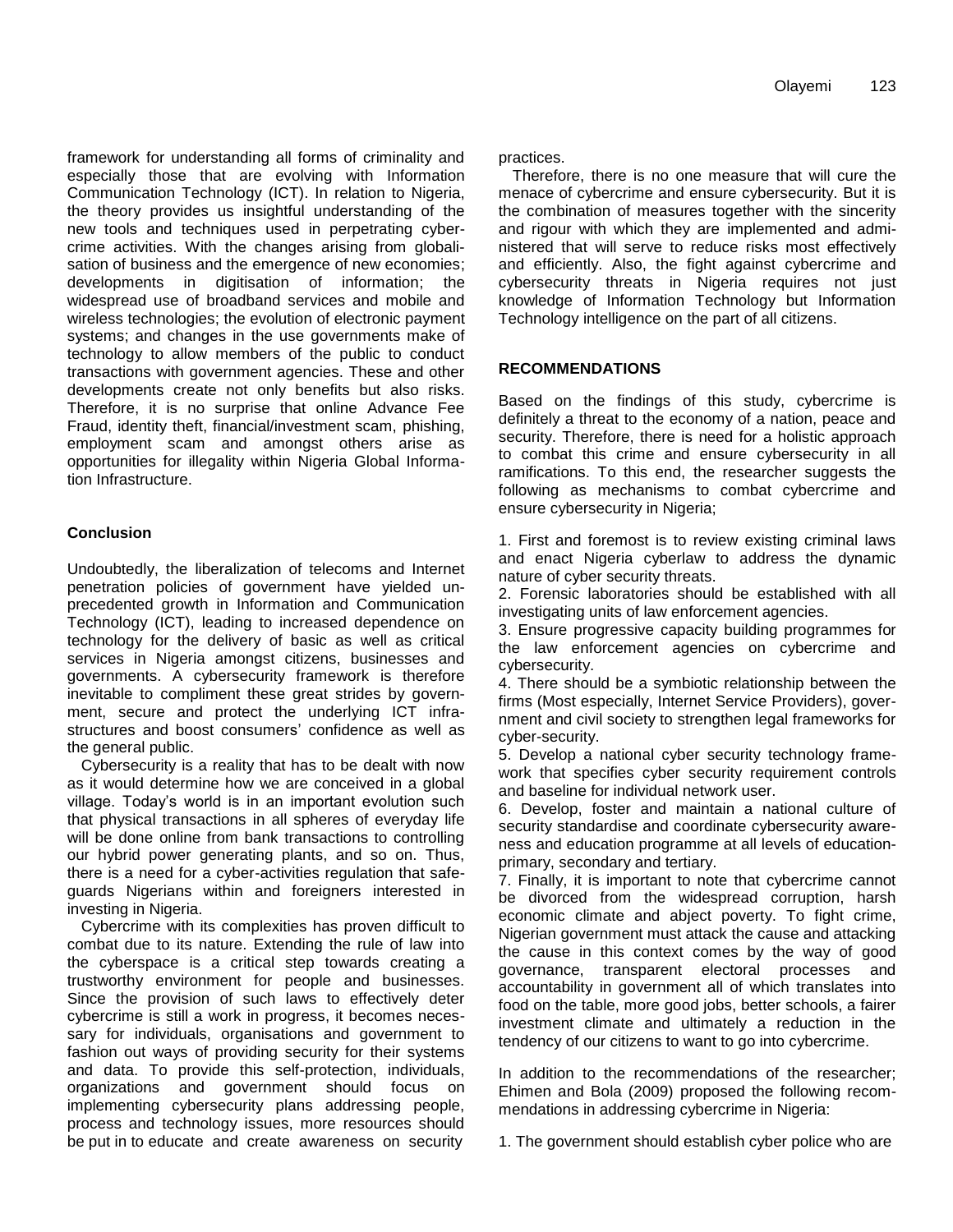to be trained specially to handle cybercrimes in Nigeria. The police should have a Central Computer Crime Response Unit to act as an agency to advise the state and other law enforcement agencies to guide and coordinate computer crime investigation.

2. The government should set up National Computer Crime Resource Centre, which should comprise experts and professionals to establish rules, regulations and standards for network security protocols.

Ayofe and Oluwaseyifunmitan (2009) suggested (both in form of security, education and legislation) following the weak nature of global legal protection against cybercrime:

1. Ensure that all applicable local legislation is complementary to and in harmony with international laws, treaties and conventions; such as the Council of Europe's Convention on Cybercrime.

2. Establishment of a framework for implementation of information assurance in critical sectors of the economy such as public utilities, telecommunications, transport, tourism, financial services, public sector, manufacturing and agriculture and developing a framework for managing information security risks at all levels.

3. Establishment of an institutional framework that will be responsible for the monitoring of the information security situation, dissemination of advisories on latest information security alerts and management of information security risks including the reporting of information security breaches and incidents.

4. Firms should secure their network information. When organization provides security for their networks, it becomes possible to enforce property rights laws and punishment for whoever interferes with their property.

5. Improving awareness and competence in information security and sharing of best practices through the development of a culture of Cybersecurity at all levels.

6. Promote secure e-commerce and e-government services.

7. Safeguarding the privacy rights of individuals when using electronic communications

8. Formalize the coordination and prioritization of cyber security research and development activities; disseminate vulnerability advisories and threat warnings in a timely manner.

9. Implement an evaluation/certification programme for cyber security product and systems.

United Nations (2005) outlined the following recommendations to be considered by countries in fighting cybercrime:

1. A broad, inclusive focus is necessary to address problems of cybercrime, going beyond criminal law, penal procedures and law enforcement. The focus should include requirements for the secure functioning of a

cyber-economy optimizing business confidence and individual privacy, as well as strategies to promote and protect the innovation and wealth-creating potential and opportunities of information and computing technologies, including early warning and response mechanisms in case of cyber-attacks. Behind the prevention and prosecution of computer-related crime looms the larger challenge of creating a global culture of cybersecurity, addressing the needs of all societies, including developing countries, with their emerging and still vulnerable information technology structures.

2. International cooperation at all levels should be developed further. Because of its universal character, the United Nations system, with improved internal coordination mechanisms called for by the General Assembly, should have the leading role in intergovernmental activities to ensure the functioning and protection of cyberspace so that it is not abused or exploited by criminals or terrorists. In particular, the United Nations system should be instrumental in advancing global approaches to combating cybercrime and procedures for international cooperation, with a view to averting and mitigating the negative impact of cybercrime on critical infrastructure, sustainable development, and protection of privacy, e-commerce, banking and trade.

3. All States should be encouraged to update their criminal laws as soon as possible, in order to address the particular nature of cybercrime. With respect to traditional forms of crime committed through the use of new technologies, this updating may be done by clarifying or abolishing provisions that are no longer completely adequate, such as statutes unable to address destruction or theft of intangibles, or by creating new provisions for new crimes, such as unauthorized access to computers or computer networks. Such updating should also include procedural laws (for tracing communications, for example) and agreements or arrangements on mutual legal assistance (for rapid preservation of data, for example). In determining the strength of new legislation, States should be encouraged to be inspired by the provisions of the Council of Europe Convention on Cybercrime.

4. Governments, the private sector and non-governmental organizations should work together to bridge the digital divide, to raise public awareness about the risks of cybercrime and introduce appropriate countermeasures and to enhance the capacity of criminal justice professionals, including law enforcement personnel, prosecutors and judges. For this purpose, national judicial administrations and institutions of legal learning should include comprehensive curricula on computer related crime in their teaching schedules.

5. Cybercrime policy should be evidence-based and subject to rigorous evaluation to ensure efficiency and effectiveness. Therefore, concerted and coordinated efforts at the international level should be made to establish funding mechanisms to facilitate practical